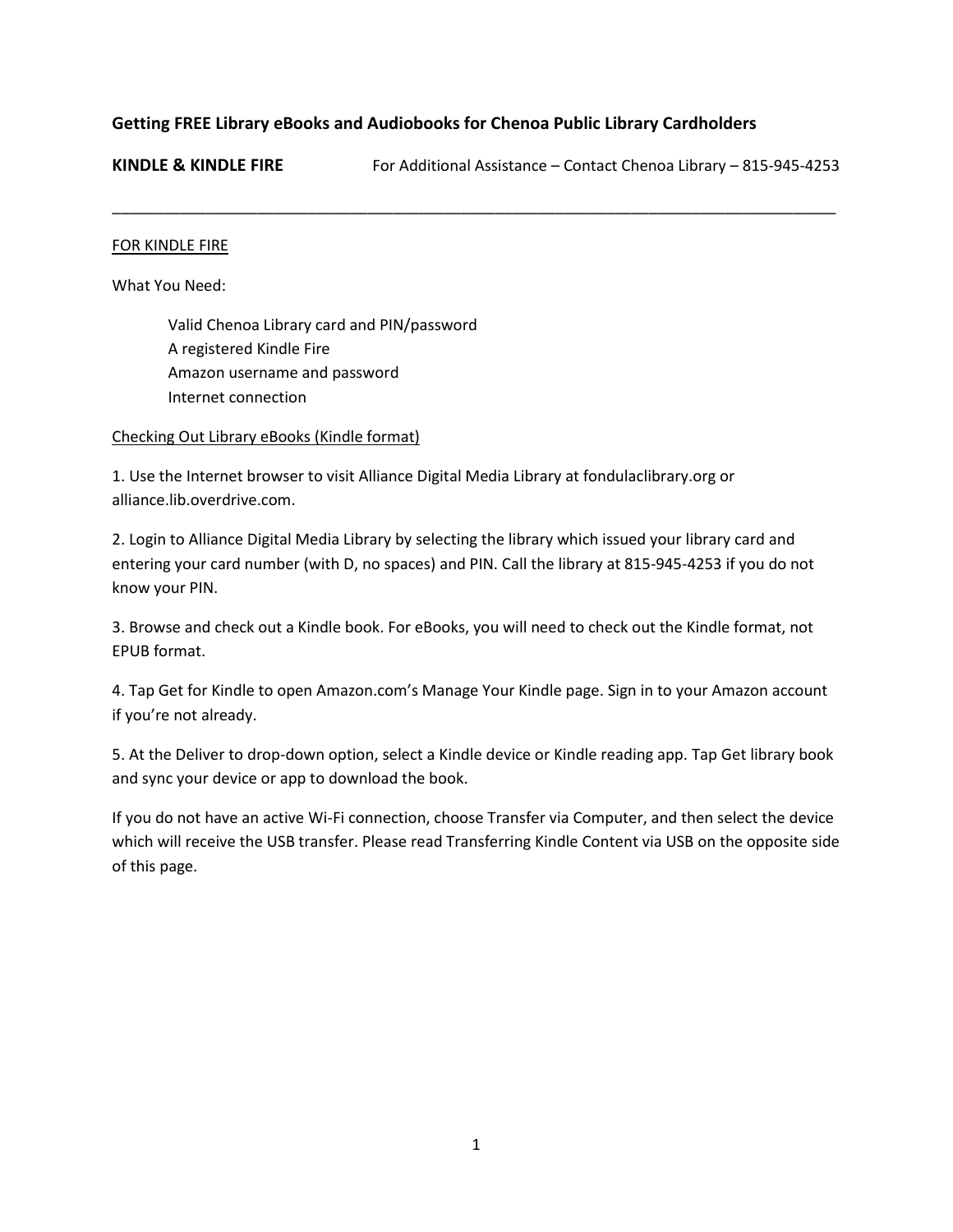## **Checking Out Library EPUB eBooks or MP3 Audiobooks**

In addition to the information below, please review the Getting FREE Library eBooks and Audiobooks for Android Devices handout for further information on getting library EPUB and MP3 books via theOverDrive Media Console app.

- 1. Use the Internet browser to visit overdrive.com/Software/omc/
- 2. Select Android under Mobile section on right-side of the screen.
- 3. Select the Available at Amazon Appstore for Android link.
- 4. Go through the app install process.
- 5. You can now select Get Books and download EPUB eBooks and MP3 audiobooks.

To read EPUB eBooks, you must register for a free Adobe ID (adobe.com) and authorize the OverDrive Media Console app with

that email address and password. To find the Adobe registration area on the Fire, tap the small menu button at the bottom center of the Fire's touch screen, and proceed to App Settings.

You cannot listen to library WMA audiobooks on the Fire. Library WMA audiobooks have DRM (security) developed by Microsoft that requires Windows Media Player (not on Fire devices).

### Returning Library eBooks (Kindle format) Early

Please read Returning eBooks Early on the opposite side of this page.

Returning Library EPUB eBooks and Library MP3 Audiobooks Early

- 1. Open the OverDrive Media Console app and view the Bookshelf.
- 2. Tap on the + sign on the right hand-side of the title you want to return.
- 3. Tap Return/Delete.

• View the Public Library Books for Kindle Amazon Help page (amzn.to/admlebook) for additional information.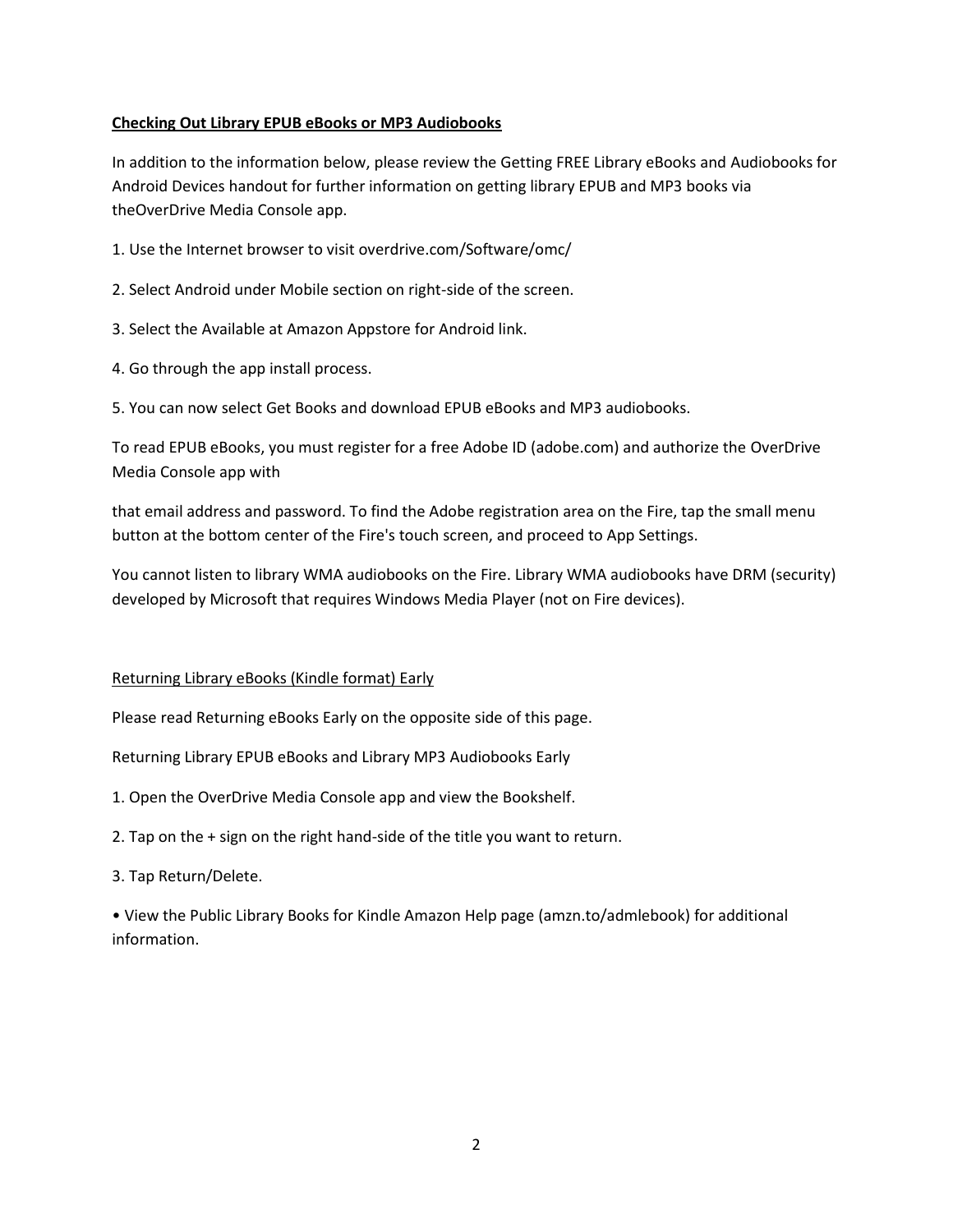## **FOR KINDLE (E INK, a plain Kindle)**

### **What You Need:**

Valid Chenoa Library card and PIN/password A registered Kindle A computer with Internet (not the Kindle's browser) Amazon username and password Wi-Fi Internet connection

## **Checking Out Library eBooks for Kindle**

1. Visit Alliance Digital Media Library at fondulaclibrary.org or at alliance.lib.overdrive.com through your computer's web browser (not through a Kindle web browser).

2. Login to Alliance Digital Media Library by selecting the library which issued your library card and entering your card number (with D, no spaces) and PIN. Call the library at (309) 699-3917 if you do not know your PIN.

3. Browse and check out a Kindle book. For eBooks, you will need to check out the Kindle format, not EPUB format.

4. Click Get for Kindle to open Amazon.com. Sign in to your Amazon account if you're not already.

5. At the Deliver to drop-down option, select a Kindle device or Kindle reading app. Click Get library book and sync your device or app to download the book.

If you do not have an active Wi-Fi connection, choose Transfer via Computer, and then select the device which will receive the USB transfer. Please read Transferring Kindle Content via USB below.

### **Wireless Delivery of Library eBooks**

An active Wi-Fi connection is required for wireless delivery of library Kindle eBooks to a Kindle device. (You cannot use your Kindle's 3G connection.) If your Kindle is not Wi-Fi capable or you do not have an active Wi-Fi connection, read Transferring Kindle Content Via USB below.

To connect to a Wi-Fi network using most E Ink Kindles:

1. Press Home, then press Menu and select Settings.

2. Select View next to Wi-Fi Settings to display a list of detected Wi-Fi networks. You may have to wait a moment as your Kindle detects networks in range.

3. Choose Connect next to the Wi-Fi network to which you want to connect. If necessary, enter the network password. After you have connected to a network once, your Kindle should automatically connect to it again when it detects its signal.